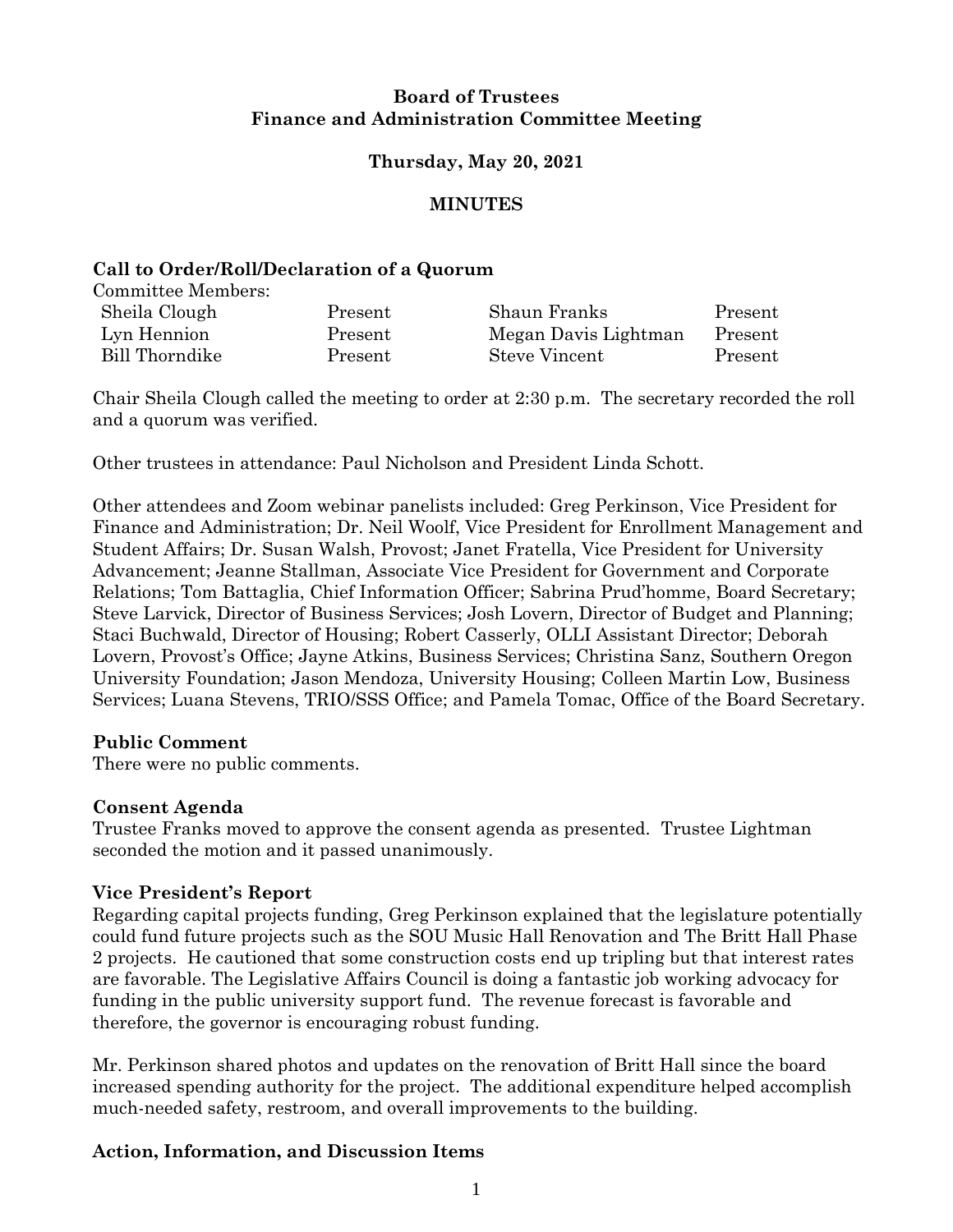# Review of Board Reserve Policy Draft

Chair Clough is excited about the prospect of securing financial sustainability, thinking proactively, as well as setting policies and money aside for a rainy day.

The reserves schematic displayed the key elements of the policy: central reserves, operating reserves, working capital, capital reserves, treasury reserves, and risk management claims reserves. These, which are all are intended to drive net assets and give SOU the ability to invest while spending operational assets appropriately. Along with the primary reserve ration, there will be key performance indicators (KPIs) for each reserve.

The Central Reserves will have 15 percent of the Education and General (E&G) fund held as a target minimum in two buckets, central operational reserve and divisional areas divided into two groupings (those areas that generate revenue and those areas that support revenue generation). For auxiliaries, Mr. Lovern discussed focusing on three months of working capital for these enterprises. The units may have different reserve needs, so the amounts would differ. The Treasury Reserves ensure at least one year of principal and interest for debt service, which is already the practice.

Chair Clough asked that a statement go into the policy to acknowledge that there need to be checks and balances if internal loans are transferred from one reserve to another, and an oversight mechanism to ensure issues are not inadvertently created. Mr. Perkinson said his team could study how to integrate that language and shared that a provision in the current draft requires an annual report to the board to show activity.

The Risk Management Claims Reserve information was gathered from talking with insurance companies and reviewing claims history, to set aside an amount to anticipate property and casualty claims including the deductible levels. Responding to Chair Clough's questions on how these reserves will be funded, Mr. Perkinson said the next agenda item about federal funding will provide a sense of timing, and as the draft budget is reviewed, the pro forma snapshots show how the infusion of over \$10M of institutional federal funds could be allocated if the president and board support that plan.

Trustee Franks asked about timing and how benchmarks help the ending fund balances. Mr. Perkinson explained how the charts show the health of the reserve accounts, and the vision is to get the support of the board on this concept. An important factor will be bringing campus stakeholders together and having an active dialogue of the intended and unintended consequences of this proposal. The plan is to agree on the concept, develop the structure of the system, then work on teaching and training aspects to ensure key stakeholders can take ownership and are excited about implementing the plan. Trustee Franks commented that the financial sustainability goals of the strategic plan align well with this policy.

Board Chair Nicholson asked two questions: If feeding reserves give the institution more financial strength, then there will be times the reserves are utilized; how will they be replenished—particularly a 15 percent capital reserve that has a goal closer to 40 percent? Second, the board's discussions have been about using an equity lens in making decisions who are vulnerable to these decisions and who is being left out of the discussion? He suggested integrating such considerations into the final policy.

Much discussion ensued among trustees and the following points were made: the rationale explaining the need for the reserves is critical; 15 percent is too low, although it is nearly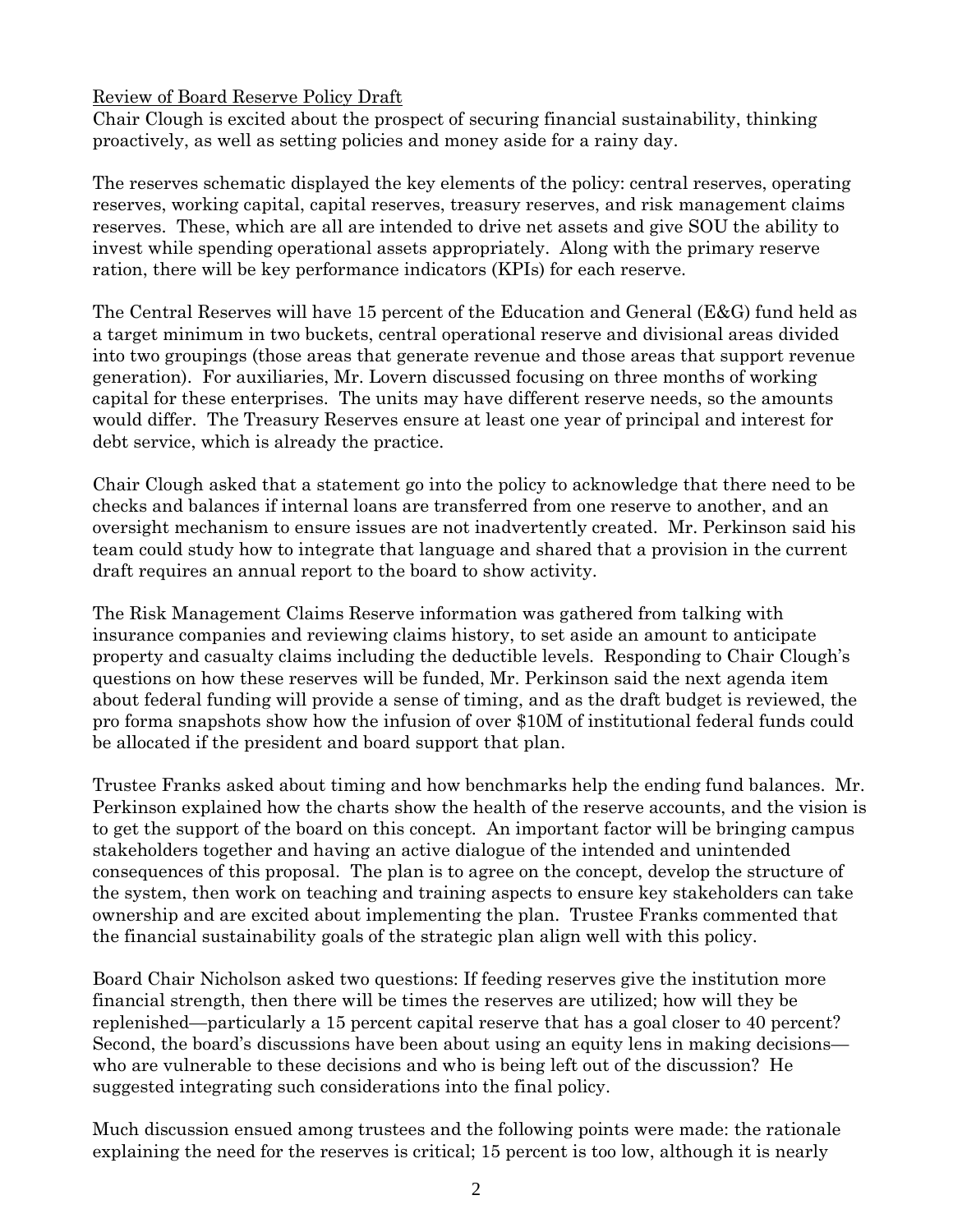double what has been reserved in the past; and reserves aren't just money in the bank but they're diagnostic tools that try to bring about specific expectations that will be required on some of those reserves. For example, reserves are operational tools for the ability to go out into the marketplace for borrowing, bonding, etc. Trustees also expressed that this is what SOU needs to have available to work with students, faculty, staff, the HECC, and to understand how to work through time; finances are either managed reactively or proactively, and having reserves helps manage the impact of finances down the road; with a proactive plan SOU will not have to make rash decisions because the money already exists, and there will need to be a big education and training effort to secure and activate this plan for future generations, and the students will come to value it.

Regarding concerns or alternatives to what is being proposed, President Schott cautioned that this is the right thing to do but if enrollment does not pick up, and if state funding is decreased, it will require reductions at the university. When instituting discipline, there may be times when it does not feel so good, but it may require reductions elsewhere; this will require some balance. Further, the federal money only buys time to make necessary adjustments to business processes and there will probably be some pain coming with this kind of discipline.

Board Chair Nicholson supported all the reasons outlined to have a policy like this in terms of defense are that SOU can build against unknown calamities or catastrophes, and in terms of an offense is that SOU can take advantage of opportunities that may not otherwise have been available. This plan is absolutely worthwhile.

#### Federal Relief Funding Update

Mr. Perkinson explained that each week, SOU learns something new about how the federal funds will flow. SOU recently learned that Deferred Action for Childhood Arrivals (DACA) and international students could be included in the disbursements. Universities that have drawn down CARES Act funding will automatically receive funds from the Coronavirus Response and Relief Supplemental Appropriations Act and the American Rescue Plan Act (ARPA) but the allocation strategy may not come until August. The SOU reserve policy could be a shaping factor but there will be other items to shape this as well. The duration of spending those funds is believed to be through September 2023 with a one-year window after draw-down unless an extension is submitted and granted. As the university thinks about the elements that help students persist and thrive, and looks at the aid that goes directly to them versus what the institution is allowed to use, it is a good concept to keep in mind. Dr. Woolf later added that in the first two rounds, students overwhelmingly asked for funds related to housing.

# Review of Fiscal Year 2021-22 Budget Draft

Chair Clough reminded everyone that the role of FAC is to get a good understanding of the draft budget assumptions, to test them, and provide feedback that will help the management team to shape the budget that FAC will feel comfortable sending as a recommendation to fellow trustees.

Mr. Perkinson described the three funds: 1) Budgeted Operations (also called Education & General - E&G) which include Academic Units and Support Areas; 2) Auxiliaries which include Housing, Student Health and Wellness Center, and the Student Recreation Center; and 3) Designated Operations & Service Centers such as the print and copy center and Jefferson Public Radio.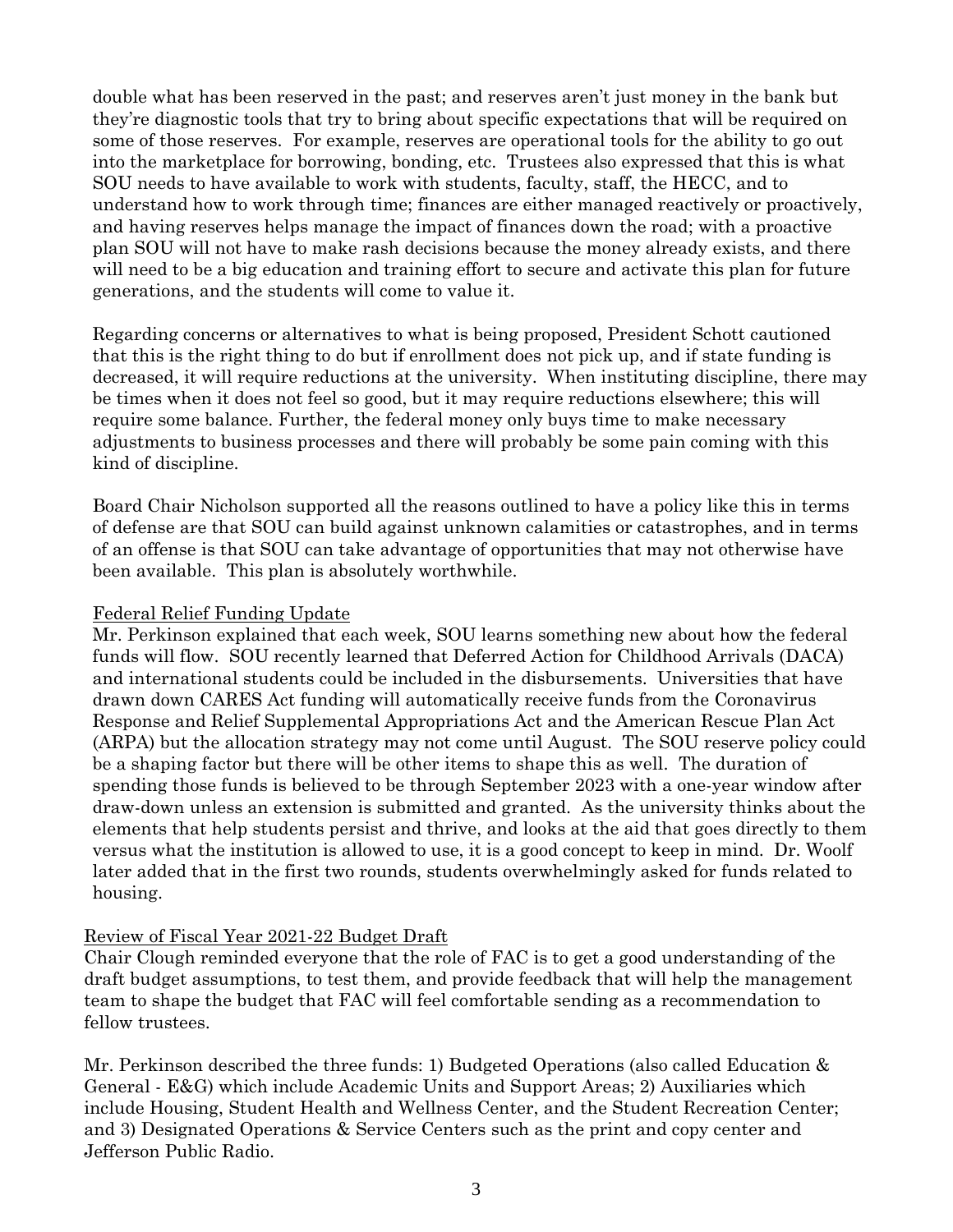He also described the key assumptions and observations for each of the three fund types. Labor increases appear magnified due to furloughs and hiring freeze during the pandemic; there are increases in Supplies and Services (S&S) to catch up from prior years; and athletics is forecasting decreases due to lottery funding and incidental fee decreases. In the Auxiliaries Budget, fee revenues are projected to be down and some auxiliary fund balance may be necessary for operations; lottery support is projected to be down more than expected; and increases in S&S. For the Designated Operations and Service Centers Budget, S&S is scaling back as some programs reduce need, and it's largely stable but there's some concern around revenue generation which will require careful monitoring. For all three, labor increases appear magnified due to furloughs and a hiring freeze during the pandemic. Additionally, Mr. Lovern was hopeful that some answers on the sports lottery funding would be available for the final budget review in June.

Vice President Perkinson and Mr. Lovern then reviewed the summary of the expenditures budget, of \$90,233,609, both with and without federal relief funding. They also reviewed the sample budget detail behind the budgeted operation including revenues, labor, S&S, capital expenses, transfers, and total revenue minus expenses.

Responding to Chair Clough, Mr. Perkinson said that the sports lottery saw a decrement this current fiscal year, then it got restored, and saw strong performance the last months on the gaming side, which is good for revenue. The uncertain piece is 1) the timing of when the legislature will decide whether to fully fund a sports lottery and 2) how much to allocate amongst the universities, which usually occurs at the end of the cycle and could be after the June board meeting.

Responding to Chair Clough, Mr. Lovern explained that the \$6M increase from 2019 to the FY 2022 draft budget was due to the administrative labor increases from 2020 & 2021 that did not occur. Additionally, the classified labor pool has also increased and with the faculty expected increases, as well as the 2.25 percent increase in S&S along with the unavoidable increases such as the Public Employee Retirement System (PERS) cost increase contributed to this increase.

Trustee Thorndike said most businesses today cannot hire. The application pool has evaporated, but because of how attractive working for SOU is, it will be interesting to see what happens here. Every single entity in Medford is short of people. There was only one application to work for Medford Fabrication last month. All restaurants have signs advertising that they are hiring. It will be interesting to see who will come back to staff positions that need to be filled. Trustee Clough added, for businesses to be attractive to higher people, the increase in rates and compensation are escalating beyond the imagination. It will be interesting to see how that will impact managing labor costs for the institution.

Trustee Thorndike added, in speaking with affiliates at RCC regarding retention, if childcare and afterschool care for spouses to be able to handle children and students in K-12 is not addressed, there will be some conflicts. Trustee Thorndike hopes that as SOU considers transformational investments and demographics, know that institutions that are not going to address after-school care and childcare will be at a disadvantage. Chair Clough further noted that this goes to Board Chair Nicholson's comments about using an equity lens, and to not only consider childcare but review housing affordability so that SOU may attract and retain professionals.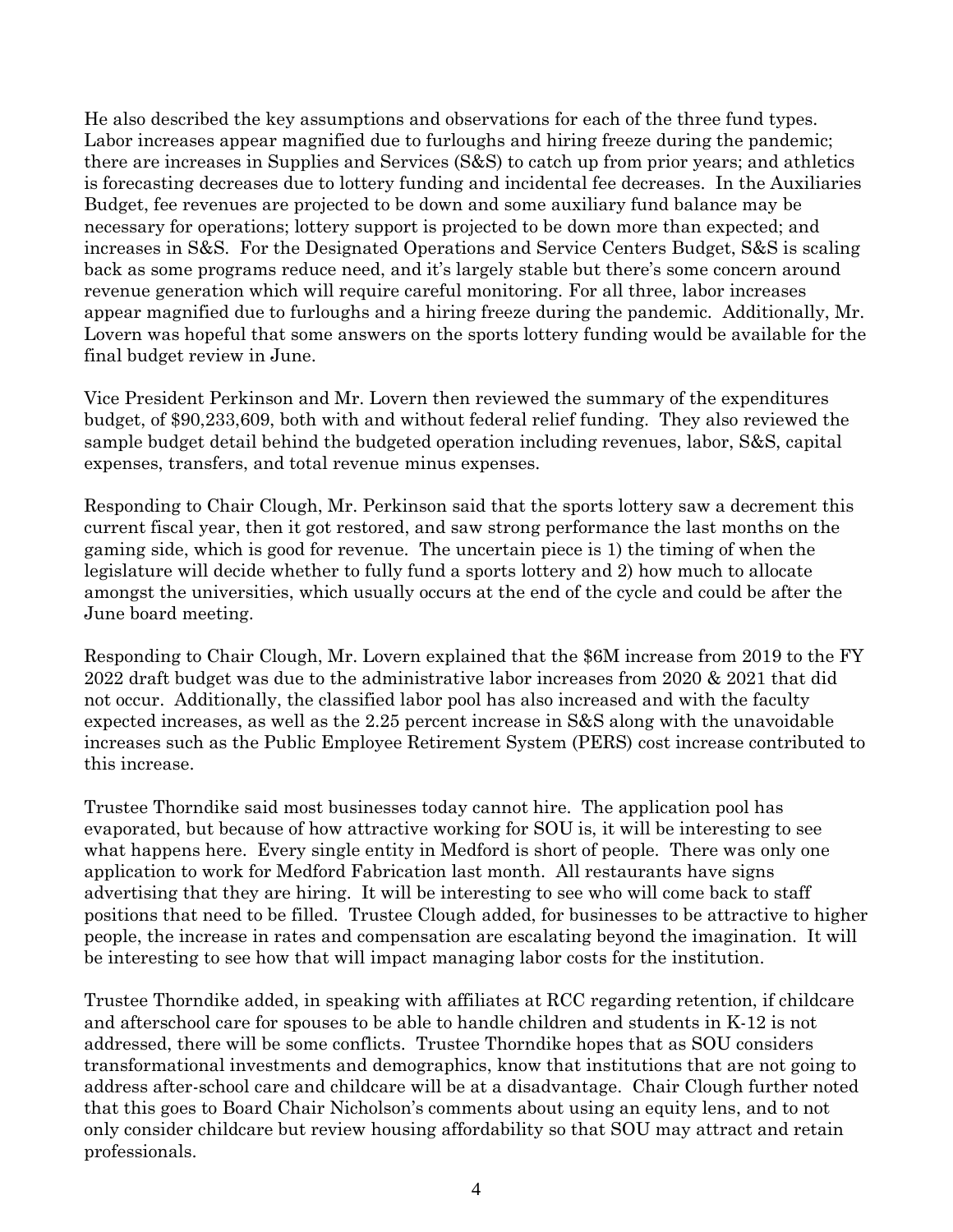Responding to Board Chair Nicholson, Mr. Lovern replied that the transfers out that go across the institution are the support from E&G to athletics and it has adjusted for the foreseeable future to deal with the changes to the sports lottery. Mr. Perkinson added the other significant transfer is the legacy relationship between housing and E&G.

Answering President Schott about fire relief funding, Mr. Lovern said that those dollars have not entered the budget at all. President Schott then commented that it is hopeful that the university will receive at least a couple million or more for fire relief due to its significant impact on our enrollment this year. Mr. Perkinson said a week or so ago, it was thought that RCC and SOU would each get \$1M next year and the following year. The ask was closer to \$5M and there are indications that maybe that funding will come through. Mr. Lovern tempered that statement by saying enrollment may be more challenged than initially projected, a big push for registrations will go out on Monday, and those latest data points will be incorporated into projections going forward. The administration may come back with an enrollment figure to adjust the projections related to the environment for students, to be more realistic about our enrollment and SCH going forward. President Schott said the economic boom could give more to Oregon Opportunity Grant (OOG) to provide more financial aid and make it possible for more students to attend SOU, though there are many unknowns in all of this.

Referring to the first pro forma, Mr. Perkinson spoke of how the estimate to complete and close out this year is amazing at 14.3 percent, even without the second two increments of federal funding. Then note the \$5.9M disconnect that represents a significant challenge for the dollars needed to restore the change in fund balance from beginning to end. The next chart, which shows the difference from the -5.9 to 17.63 percent fund balance, includes the federal relief to help address the near-term challenge. Trustee Clough commented that the institution has done some amazing work on cost containment, and as plans are made for the budget going forward, it would be helpful to illuminate the continued work. The university should continue that discipline around cost controls and focus on making it more affordable for our students to continue to attend our university.

Summarizing final thoughts, Trustee Hennion wondered if it would help to ask our business school professors to offer an education about the way they would explain the things Trustees Lightman, Vincent, and Thorndike said.

Trustees Hennion, Franks, and Lightman agreed that the work on the budget is remarkable from what was imparted today.

Trustee Franks applauded the team in planning amid chaos and uncertainty, a lot of great work and thought went into these great updates with good highlights provided in advance to help think through these concepts.

Trustee Vincent said what gnaws still is what the legislature did in 2002, where they were swiping reserves from the universities, the most unfair swipe that one can imagine. Mr. Perkinson offered, to allow some measure of comfort, to have a conversation with Jim Pinkard to see if the current structure would allow the state to sweep our reserves.

Trustee Thorndike commented that there was an interesting 35-minute conversation through the Oregon Business Council and Plan with the governor on federal monies coming down aside